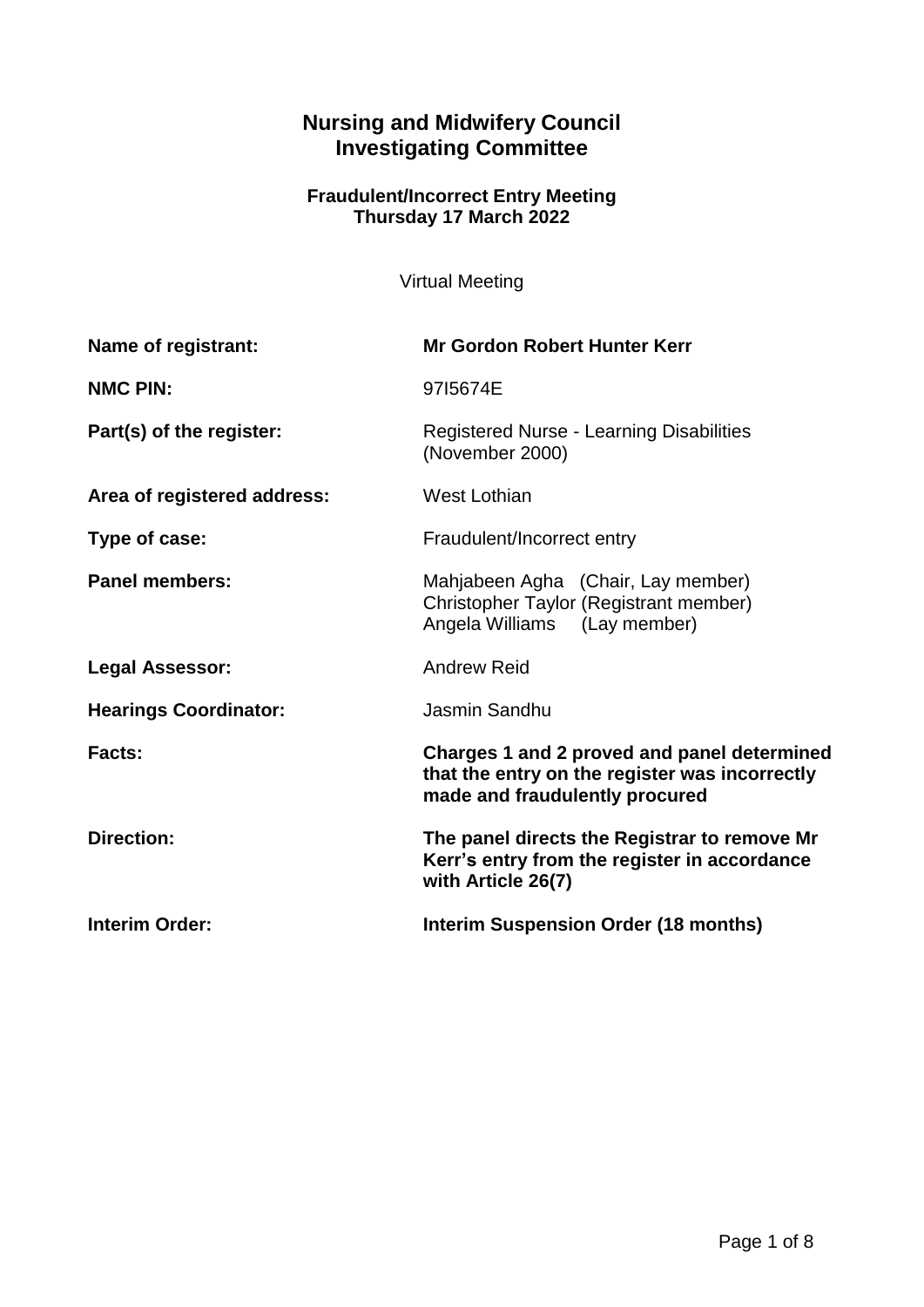## **Decision and reasons on service of Notice of Meeting**

The panel had sight of the Notice of Meeting letter which was sent to Mr Kerr's registered email address by secure encrypted email on 26 January 2022.

The panel noted that the Notice of Meeting provided details of the allegations and that the meeting would take place on or after 2 March 2022. It also noted that the main bundle for this meeting was attached to this email. Further, the Notice informed Mr Kerr that if he wished to provide a written response, he should do so no later than 1 March 2022.

The panel accepted the advice of the legal assessor who referred it to Rule 5(5)(b).

The panel bore in mind that under the amendments made to The Nursing and Midwifery Council (Fitness to Practise) Rules Order of Council 2004 (as amended) ('the Rules') during the COVID-19 emergency period, notice of a hearing or meeting can be sent to an email address held for the registrant on the register, or an email address the registrant has notified the Nursing and Midwifery Council (NMC) of for the purposes of communication.

In light of the information available, the panel was satisfied that notice of this meeting has been served in compliance and accordance with Rules 5 and 34 of the Rules.

#### **Details of charge**

#### *'That you*

*1. On your online application for revalidation dated 31 August 2021, stated that you had a reflective discussion with colleague A on 21 August 2021 when no such reflective discussion had taken place.*

*2. On your online application for revalidation dated 31 August 2021, stated that you had received confirmation on 21 August 2021 from colleague A when you had not received such confirmation.*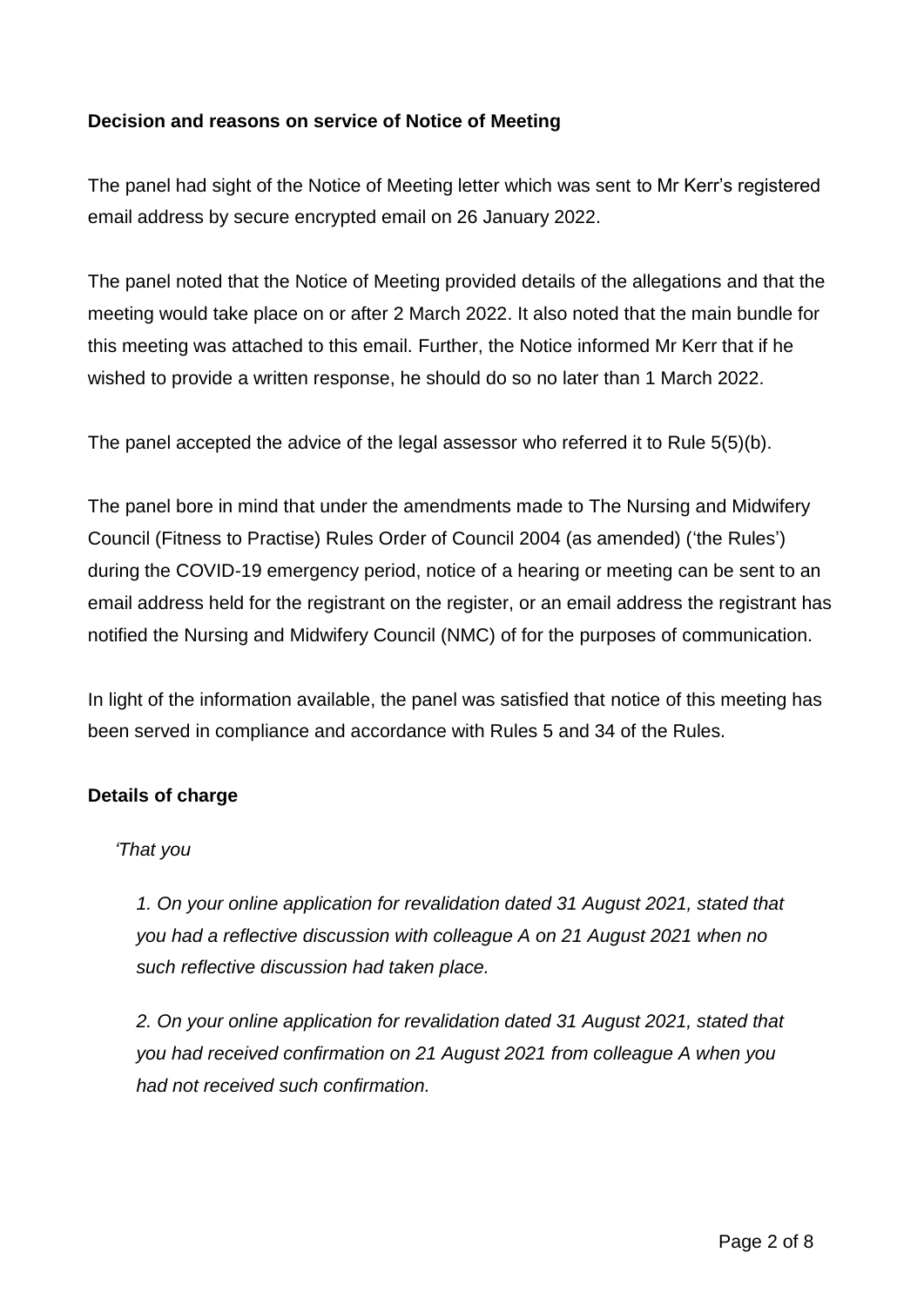*And thereby an entry on sub part 1 of the NMC register in the name of Mr Gordon Robert Hunter Kerr, NMC PIN 97I5674E was fraudulently procured and/or incorrectly made'*

## **Background**

The NMC received a referral on 17 September 2021 from the Rotherham Doncaster and South Humber NHS Foundation Trust (the Trust) in respect of Mr Kerr. At the time of the concerns raised in the referral, Mr Kerr was employed as a staff nurse at the Amber Lodge Low Secure Unit (the Ward).

On 5 July 2021, Mr Kerr was sent a revalidation expiry reminder email from his line manager on the Ward, Ms 1.

It is alleged that in his online revalidation application dated 31 August 2021, Mr Kerr stated that he had a reflective discussion with Colleague A on 21 August 2021 when this was not true. It is further alleged that on this application, Mr Kerr stated that he had confirmation from Colleague A when this was also not the case. Mr Kerr allegedly used Colleague A's NMC PIN to do this.

On 31 August 2021, Colleague A received an email from the NMC stating that she was the person who Mr Kerr named to confirm that he had met the revalidation requirements. Colleague A then forwarded this email onto Ms 1 who got in touch with HR. HR advised Ms 1 to speak with Mr Kerr to find out what happened.

When Mr Kerr came on shift on 10 September 2021, Ms 1 asked him about his revalidation. He allegedly stated that he had gone to a friend of his and completed his revalidation with them. Later that shift, Ms 1 asked Mr Kerr to bring in his revalidation documents.

That evening on 10 September 2021, Ms 1 received a Facebook message from Mr Kerr stating that he needed to be suspended as he had lied about his revalidation.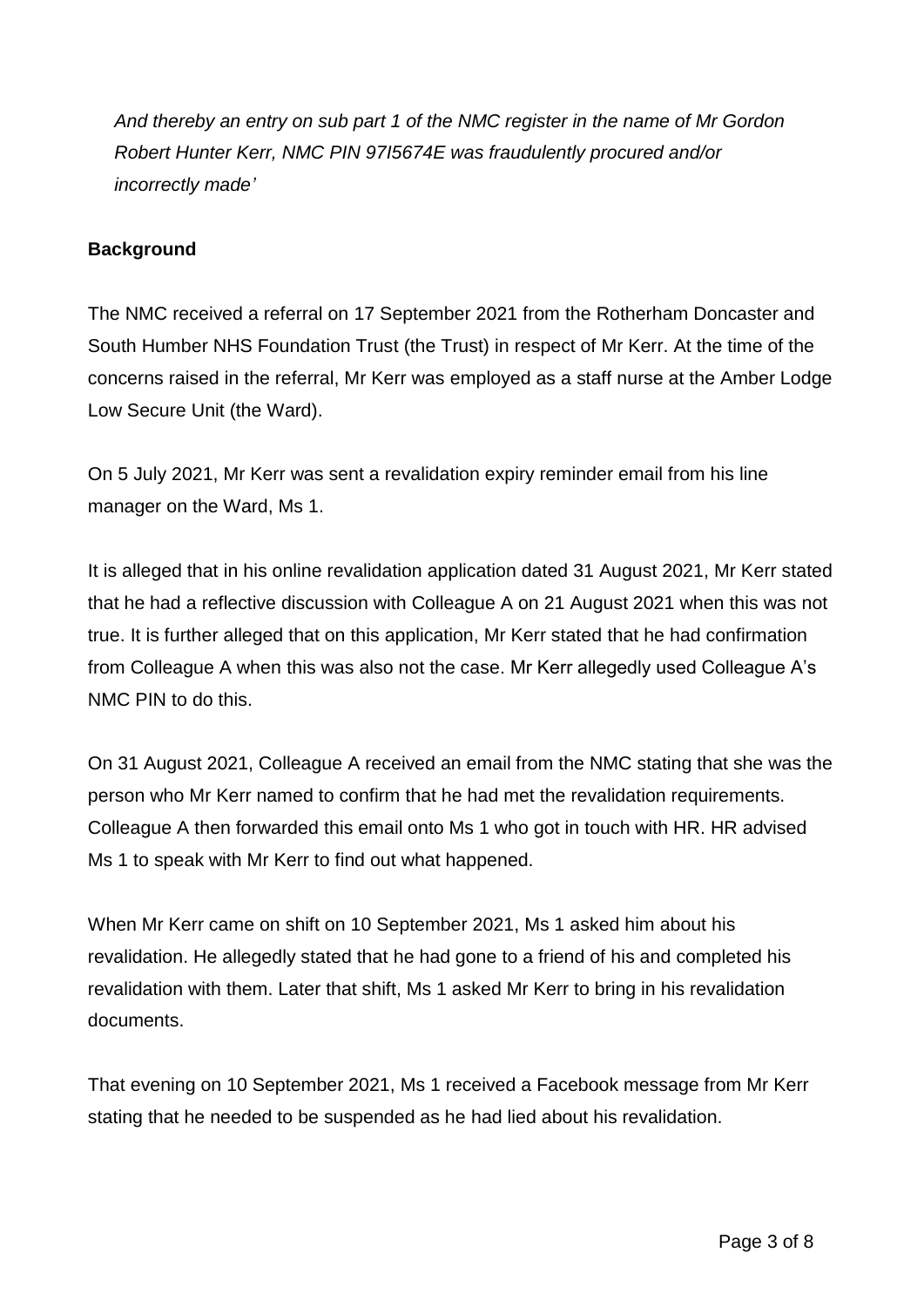## **Decision and reasons on the facts**

In reaching its decisions on the facts, the panel considered all the documentary evidence adduced in this case. This included the witness statement of Colleague A dated 10 December 2021, the witness statement and exhibits of Ms 1 dated 10 January 2022, emails from Mr Kerr to the NMC dated 8 December 2021 and 25 January 2022, as well as the NMC's Revalidation Guidance.

Before making any findings on the facts, the panel heard and accepted the advice of the legal assessor.

The panel was aware that the burden of proof rests on the NMC, and that the standard of proof is the civil standard, namely the balance of probabilities.

The panel made the following findings in relation to the charges:

#### **Charge 1**

That you,

1. On your online application for revalidation dated 31 August 2021, stated that you had a reflective discussion with colleague A on 21 August 2021 when no such reflective discussion had taken place.

#### **This charge is found proved.**

In reaching this decision, the panel had regard to Mr Kerr's statement (as contained in an email to Ms 1 dated 12 September 2021 where he admits that he used false information in his online revalidation application. The panel also took into account the witness statement from Colleague A, whose account confirms that no revalidation discussion took place with Mr Kerr:

*'I have not had any reflective discussion with Gordon and I haven't signed any confirmation form.'*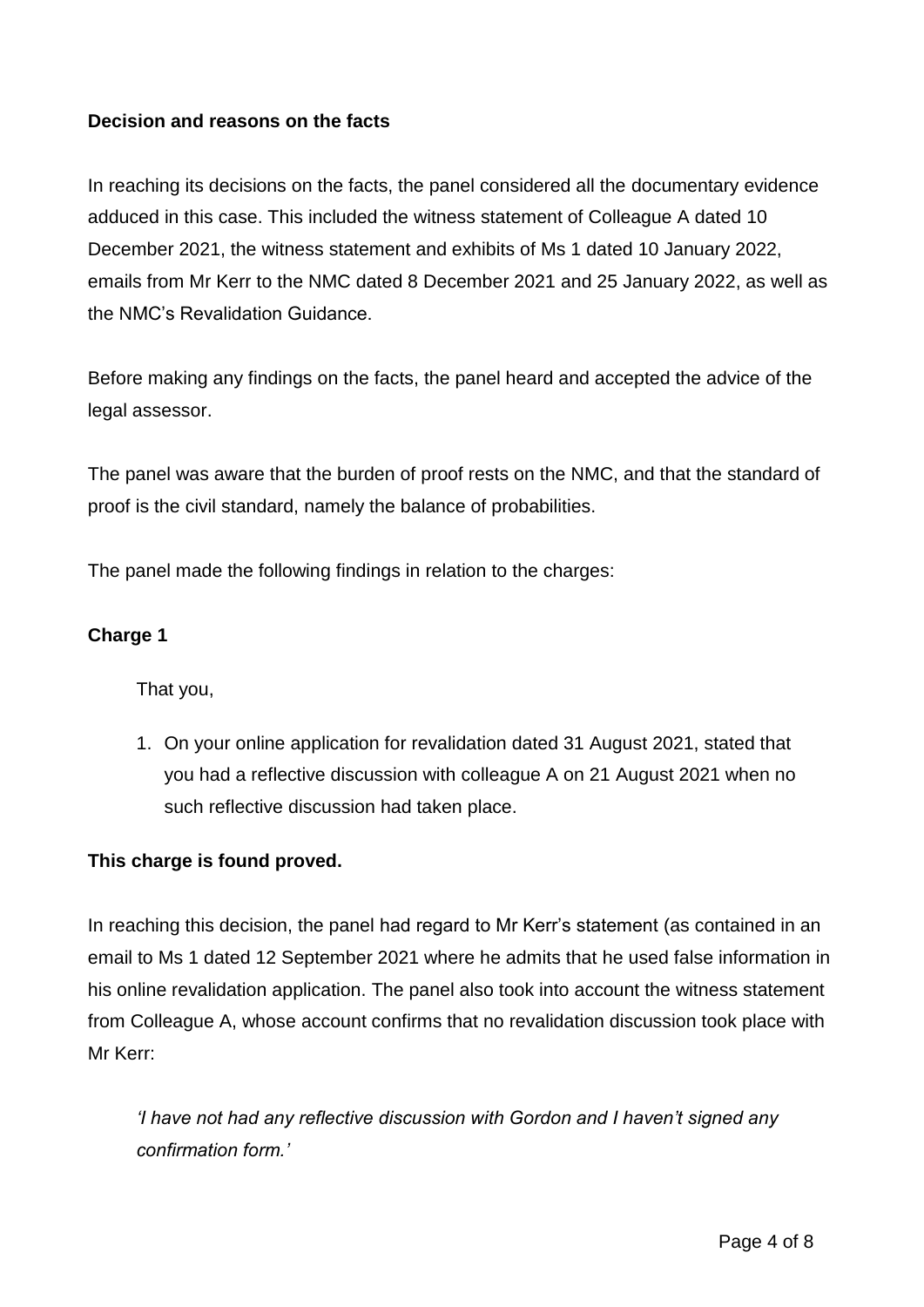On the basis of the above and on the balance of probabilities, the panel concluded that this charge is found proved.

## **Charge 2**

2. On your online application for revalidation dated 31 August 2021, stated that you had received confirmation on 21 August 2021 from colleague A when you had not received such confirmation.

## **This charge is found proved.**

In reaching this decision, the panel again took account of Mr Kerr's admissions as contained in his statement dated 12 September 2021. Mr Kerr admits that he made a *'false declaration'* and used Colleague A's details in an attempt to revalidate. This is supported by the statement from Colleague A who confirms that she had not signed any confirmation form:

*'I have not had any reflective discussion with Gordon and I haven't signed any confirmation form.'*

The panel also had regard to the evidence provided by Ms 1 which was consistent with the account from Colleague A. This included a statement from Ms 1 to the HR department dated 5 July 2021.

On the basis of the evidence from both Ms 1 and Colleague A, together with the admission from Mr Kerr, the panel concluded that this charge is proved on the balance of probabilities.

## **Entry onto register**

The panel next went on to consider whether Mr Kerr's entry on the NMC register was made fraudulently procured and/or incorrectly made.

The panel accepted the advice of the legal assessor, who referred the panel to the test for dishonesty set out in the case of *Ivey v Genting Casinos* [2017] UKSC 67.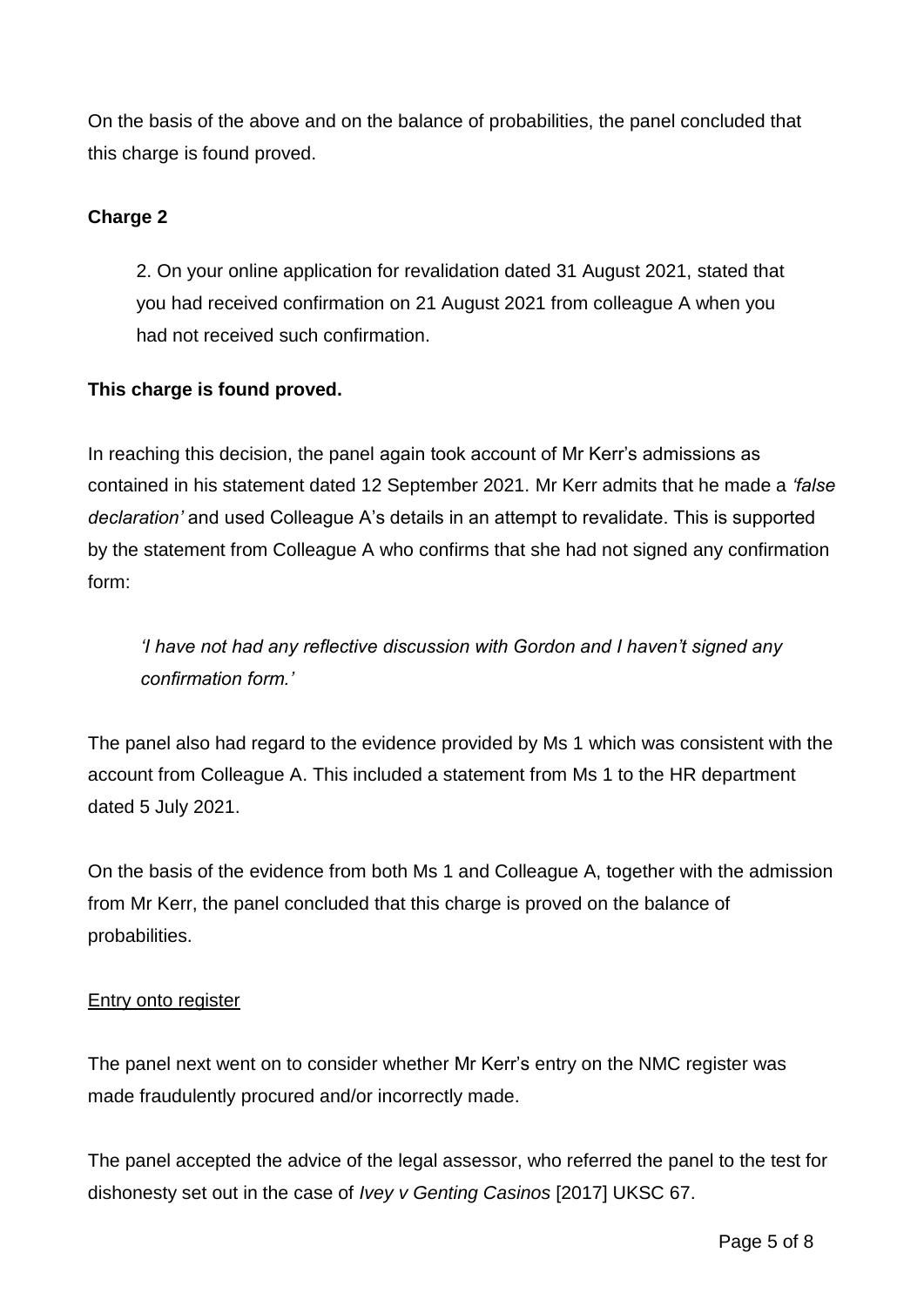In all the circumstances, the panel considered that the false information contained in Mr Kerr's online revalidation application was not a mistake by him. The panel was of the view that Mr Kerr had full knowledge that he did not have confirmation from and a reflective discussion with Colleague A. Mr Kerr later admitted that the information on his application was false and that what he had done was wrong. The panel considered that such action was done with a deliberate intention to mislead the Registrar and that such conduct was dishonest (applying the standards of ordinary decent people). The panel therefore concluded that Mr Kerr's entry on the register was both incorrectly made and fraudulently procured.

## **Decision and reasons on direction**

Having determined that Mr Kerr's entry onto the NMC register was incorrectly made and fraudulently procured, the panel went on to decide what direction, if any, to make under Article 26(7) of the 'Nursing and Midwifery Order 2001' (the Order).

Article 26(7) states:

*'...If the Investigating Committee is satisfied that an entry in the register has been fraudulently procured or incorrectly made, it may make an order that the Registrar remove or amend the entry and shall notify the person concerned of his right of appeal under article 38.'*

The panel heard and accepted the advice of the legal assessor who referred it to the NMC guidance on available orders for fraudulent or incorrect entry. This sets out that an Investigating Committee may decide to take no action or direct the Registrar to amend the entry where:

- the entry was incorrect
- there was no fraud or dishonesty, and
- there is no issue over any of the registration requirements that needs the specialist judgement of the Registrar.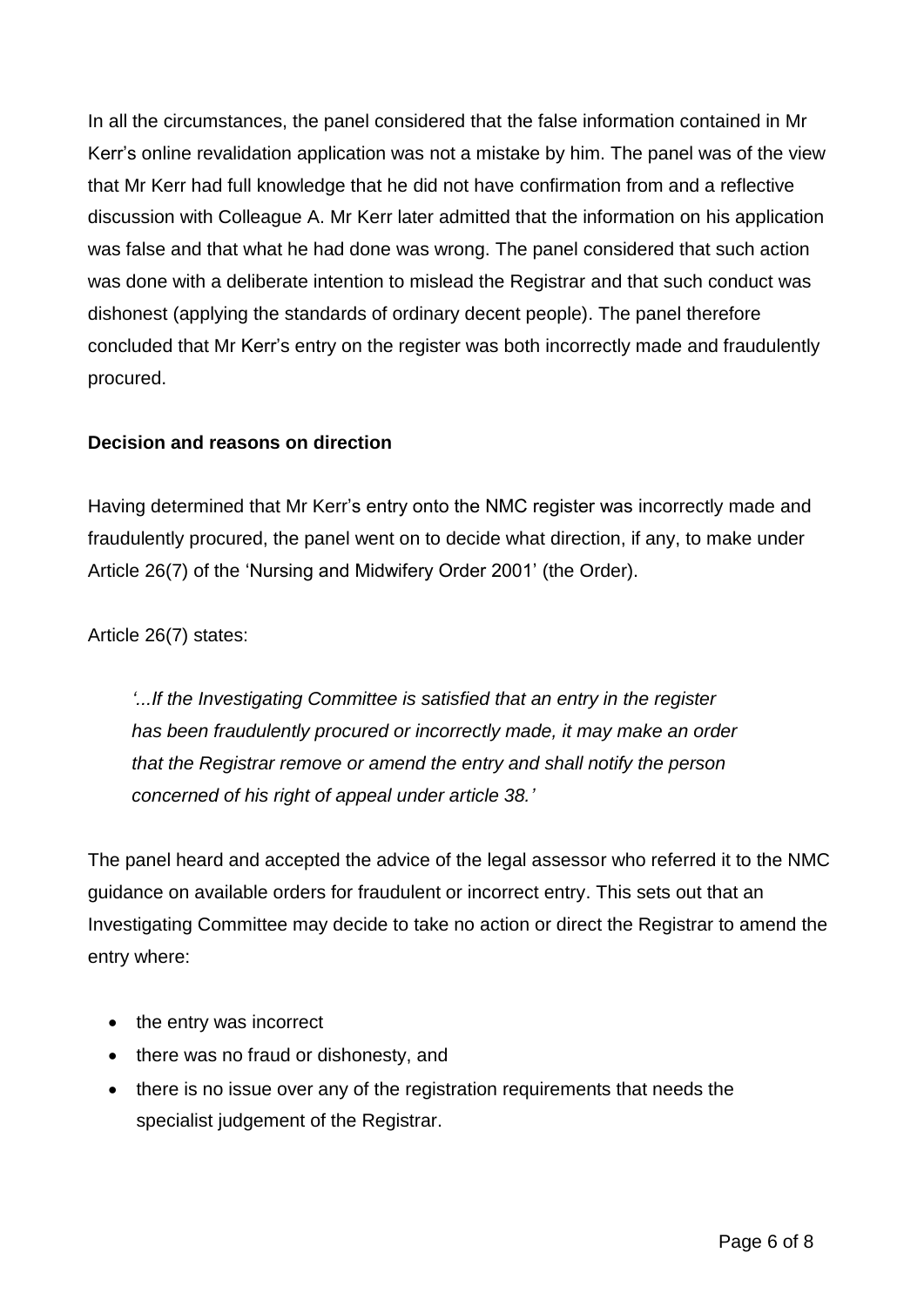The panel first considered whether to take no action. It was the view of the panel that the error made in the revalidation application was not *'trivial or unimportant'*. The panel considered that this was a deliberate attempt by Mr Kerr to mislead the Registrar by providing information which he knew was false. Having found that Mr Kerr's entry on the NMC register was both incorrectly made and fraudulently procured, the panel determined that it would be inappropriate to take no action.

The panel next considered whether to direct that the Registrar amend the entry. It noted that this case relates to a wider concern regarding the integrity of the entry and not to an annotation made in error. Given its finding that the entry on the register was fraudulently procured, the panel determined that it would be inappropriate to amend the entry.

In all the circumstances the panel decided that the only appropriate order is to direct the Registrar to remove Mr Kerr's entry from the register. The panel was of the view that the act of fraudulently procuring an entry on the register was a dishonest one, which is something that members of the public would be concerned to hear about. The panel considered that it was in the public interest to protect the integrity of the register, and to maintain confidence in the nursing profession and in the NMC as a regulator.

Mr Kerr will be notified of the panel's decision in writing. Mr Kerr has the right to appeal the decision under Article 38 of the Order. This order cannot take effect until the end of the 28 day appeal period or, if an appeal is made, before the appeal has been concluded.

## **Decision and reasons on interim order**

Having directed that the Registrar remove Mr Kerr's entry from the register, the panel then considered whether an interim order was required under Article 26(11) of the Order, in relation to the appeal period.

The panel heard and accepted the advice of the legal assessor,

In reaching its decision on whether to impose an interim order, the panel had regard to the reasons set out in its decision on the facts and its decision to direct the Registrar to remove Mr Kerr's entry from the Register. It noted that the imposition of an interim order is